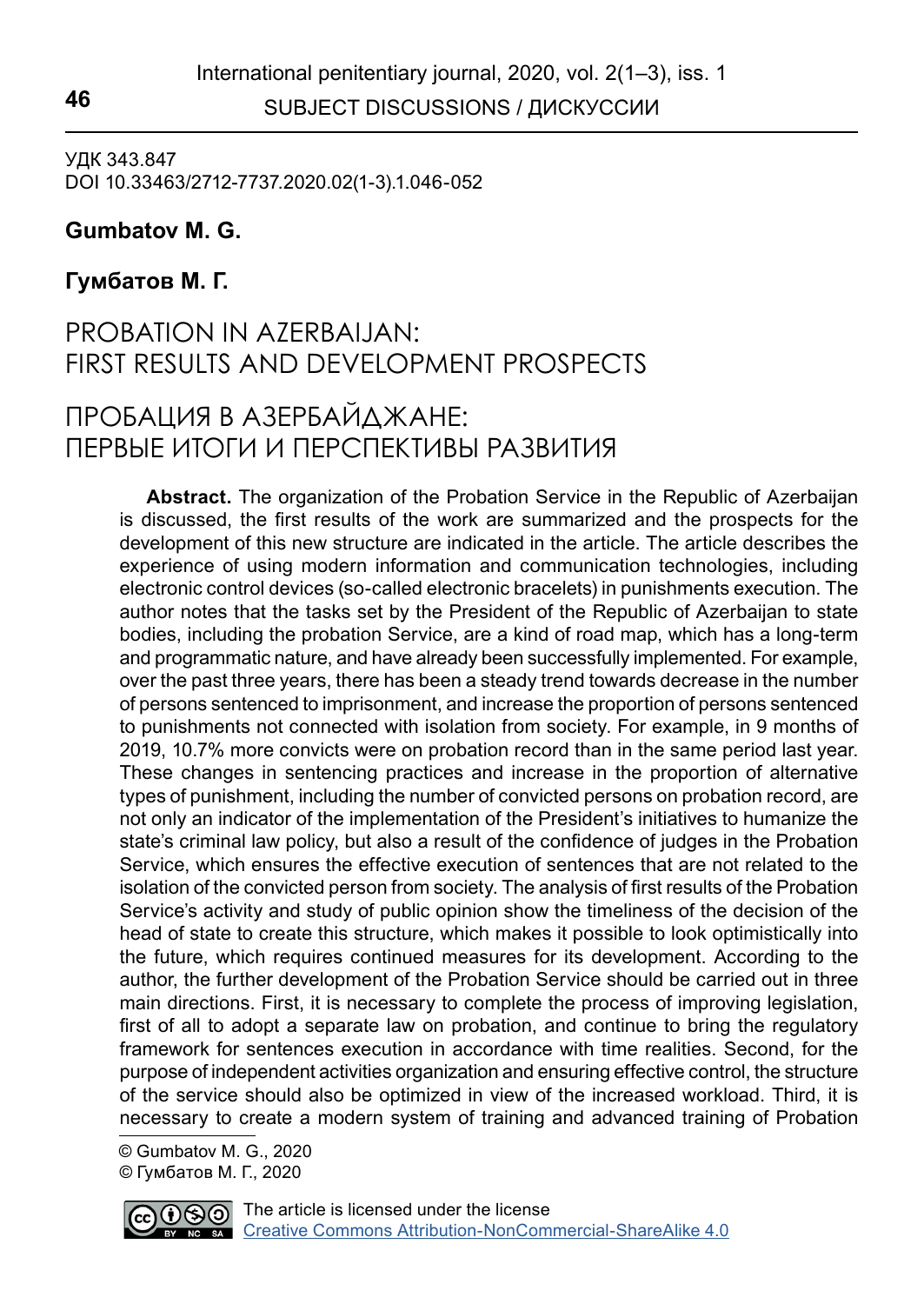Service employees, ensure their reliable legal and social protection, and provide them with modern technical equipment.

**Keywords:** Probation Service, penalties not related to the isolation of the convicted person from society, electronic control tools, Republic of Azerbaijan.

**Аннотация.** В статье рассматриваются вопросы организации деятельности Службы пробации в Азербайджанской Республике, подводятся первые итоги работы и указываются перспективы развития этой новой структуры. Описывается опыт использования современных информационно-коммуникационных технологий, в том числе средств электронного контроля (так называемых электронных браслетов), при исполнении наказаний. Автор отмечает, что задачи, поставленные Президентом Азербайджанской Республики перед государственными органами, в том числе Службой пробации, являются своеобразной дорожной картой, носящей долгосрочный и програмный характер, и уже стали успешно реализовываться. Так, за последние три года наблюдаются устойчивая тендениция уменьшения числа осужденных к лишению свободы, увеличение доли лиц, осужденных к наказаниям, не связанным с изоляцией от общества. Например, за 9 месяцев 2019 г. на пробационный учет было принято на 10,7 % осужденных больше чем за аналогичный период прошлого года. Эти изменения в практике назначения наказаний, увеличение доли альтернативных видов наказания, в том числе количества осужденных, состоящих на учете в Службе пробации, являются не только показателем реализации инициатив Президента Азербайджанской Республики по гуманизации уголовно-правовой политики государства, но и результатом доверия судей к Службе пробации, обеспечивающей эффективное исполнение наказаний, не связанных с изоляцией осужденного от общества. Анализ первых результатов деятельности Службы пробации, изучение общественного мнения показывают своевременность решения главы государства о создании указанной структуры, дает возможность оптимистично смотреть в будущее, которое требует продолжения мер по ее развитию. По нашему автора дальнейшее развитие Службы пробации должно осуществляться по трем основным направлениям. Во-первых, необходимо завершить процесс совершенствования законодательства, в первую очередь принять отдельный закон о пробации, и продолжить приведение нормативной базы исполнения наказаний в соответствии с реалиями времени. Во-вторых, в целях самостоятельной организации деятельности на местах, обепечения эффективного контроля, а также с учетом возросшей нагрузки следует оптимизировать структуру службы. В-третьих, необходимо создать современную систему подготовки и повышения квалификации сотрудников Службы пробации, обеспечить их надежную правовую и социальную защиту, современную техническую оснащенность.

**Ключевые слова:** служба пробации, наказания, не связанные с изоляцией осужденного от общества, средства электронного контроля, Азербайджанская Республика.

#### **Information about author / Сведения об авторе**

**Musa Gumbat ogly Gumbatov,** deputy head of Probation Service of the Ministry of Justice of the Azerbaijan Republic, Baku, Azerbaijan, e-mail: qumbatovmusa@mail.ru.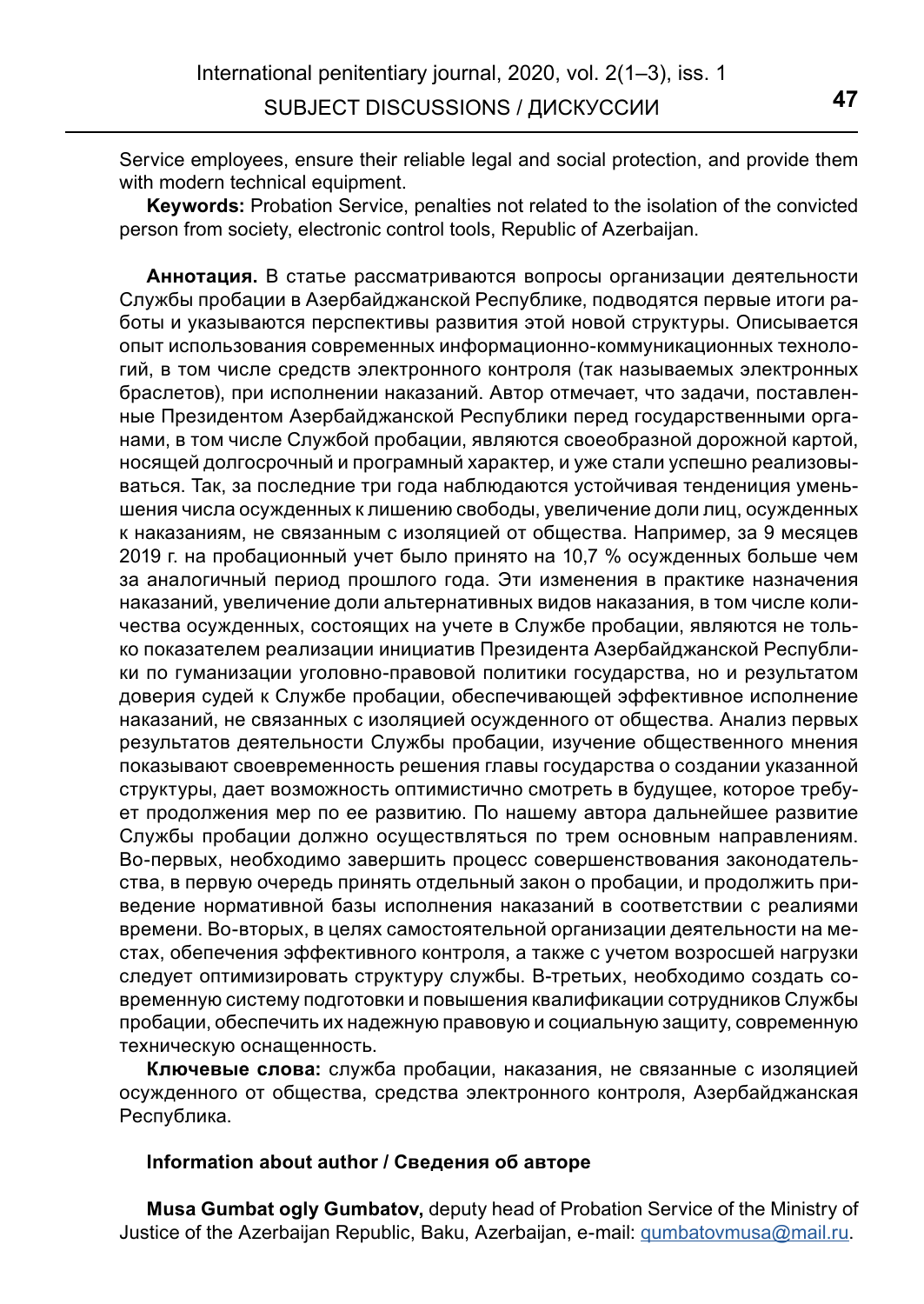**Муса Гумбат оглы Гумбатов,** заместитель начальника Службы пробации Министерства юстиции Азербайджанской Республики, г. Баку, Азербайджанская Республика, e-mail: qumbatovmusa@mail.ru.

### **Recommended citation / Для цитирования**

Gumbatov, M. G. 2020, 'Probation in Azerbaijan: first results and development prospects', *International penitentiary journal,* vol. 2(1–3), iss. 1, pp. 46–52, doi: 10.33463/2712- 7737.2020.02(1-3).1.046-052.

Гумбатов, М. Г. Пробация в Азербайджане: первые итоги и перспективы развития / М. Г. Гумбатов // Международный пенитенциарный журнал. – 2020. – Т. 2(1–3), № 1. – С. 46–52. – DOI : 10.33463/2712-7737.2020.02(1-3).1.046-052.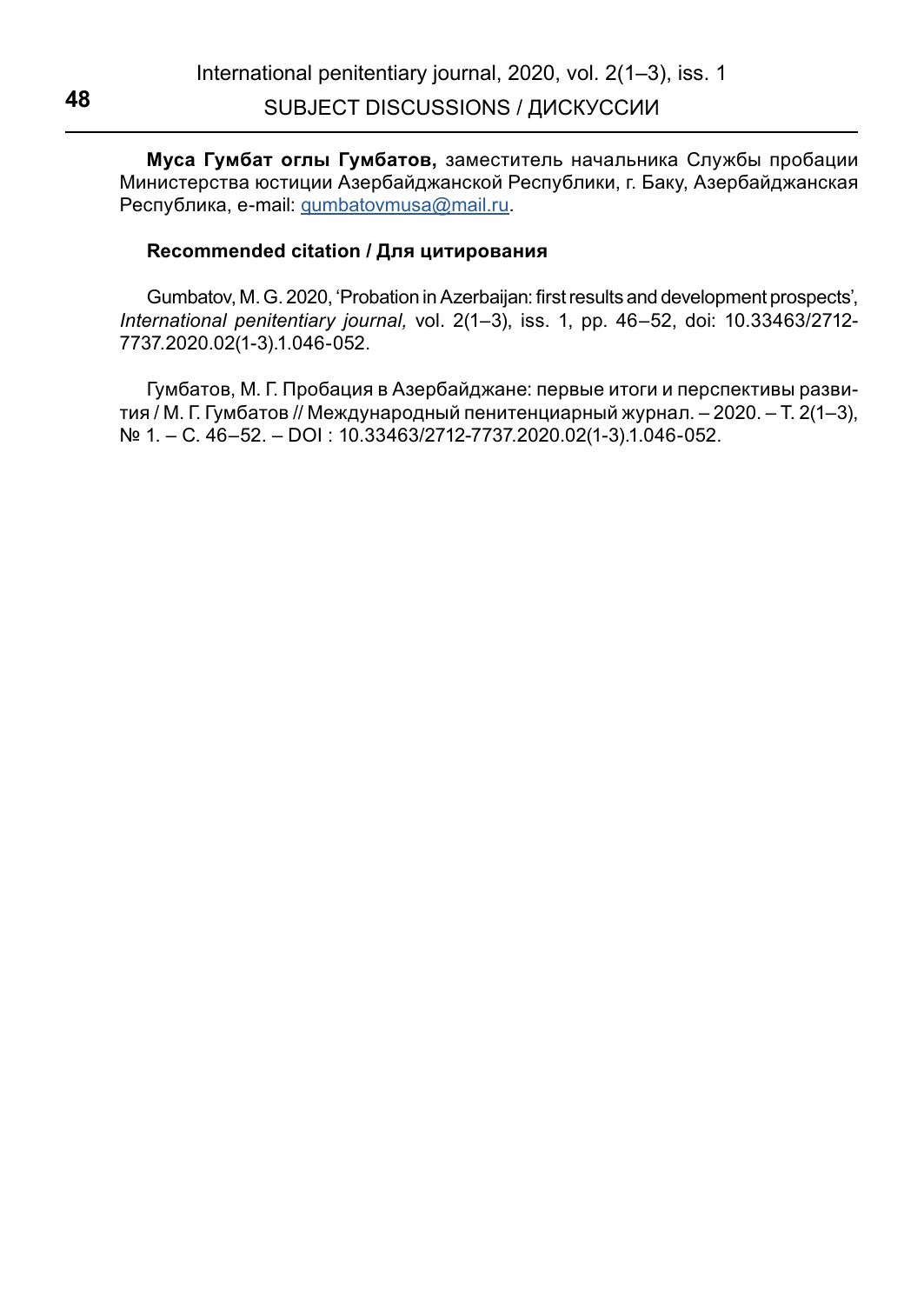In order to ensure control over the execution of sentences not related to isolation the convicted person from society, and to improve the efficiency of management in this area, the Probation Service was established in the structure of the Ministry of Justice as the main Department by the Order of the President of the Azerbaijan Republic (adopted on 10.02.2017) «On improving activities in the penitentiary sphere, humanizing the sentencing policy, expanding the use of alternative punishments and procedural coercion not related to isolation from society».

In accordance with the new Article 15-1 of the Penal Code of the Republic of Azerbaijan, the Probation Service was assigned the task to organize the execution of six types of punishments: fines, deprivation of the right to drive a vehicle, deprivation of the right to hold certain positions and engage in certain activities, public works, correctional labor and restriction of freedom. At the same time, the Probation Service was charged with monitoring probationers (released on parole from serving their sentences), persons whose punishment had been deferred, and those who, along with the punishment (except for deprivation of liberty), were subjected to compulsory medical measures for alcoholism and drug addiction, as well as organizing the execution of public works assigned as an administrative penalty. According to the amendments in the Penal Code of the Republic of Azerbaijan, the Probation Service has also been assigned the task of carrying out probation control over convicts on record and implementing measures aimed at their rehabilitation and social adaptation.

It should be noted that after the entry into force of the Law (adopted on 19.10.2018), which amended the Criminal Procedure Code and the Penal Code of the Republic of Azerbaijan, establishing the specifics of the application and implementation of criminal legal measures against legal entities (execution of fines and deprivation of the right to engage in certain activities), the probation Service was also entrusted with monitoring the implementation of such court decisions.

To organize the activities of the new service, by order of the Minister of Justice of the Republic of Azerbaijan, the departments of Civil enforcement service in administrativeterritorial units of the Republic were transformed into penal and probation services, and in two major cities of the country – Sumgait and Ganja, independent probation departments have been created as a pilot program. (Gumbatov, M. G. 2019). Work on organization of the Probation Service was carried out in three main directions, including the improvement of legislation, search for an optimal structure and training system for probation officers. At the same time, the positive experience of organizing probation in a number of European countries was studied, as well as existing international standards were taken into account. In a short time, the Board of the Ministry of Justice approved five new rules defining the mechanism for sentences execution and monitoring of convicts, related to the competence of the Probation Service. In connection with changes in legislation affecting the order of execution and serving of punishments not related to isolation of the convict from society a number of draft laws on amending the Criminal, Criminal procedure, Immigration Codes and Codes of penal and administrative offences of the Azerbaijan Republic was prepared. Taking into account international standards, new forms of statistical reporting of the service were approved. Along with the tasks of humanizing the criminal law policy of the state, decriminalizing crimes (in particular, crimes in the sphere of economic activity), supplementing the special part of the Criminal code with new types of punishments not related to deprivation of liberty, and improving the basis for applying existing alternative punishments, the President of the Republic of Azerbaijan stressed the need to use modern information and communication technologies, including means of electronic control (so-called electronic bracelets) in the execution of punishments. To perform this task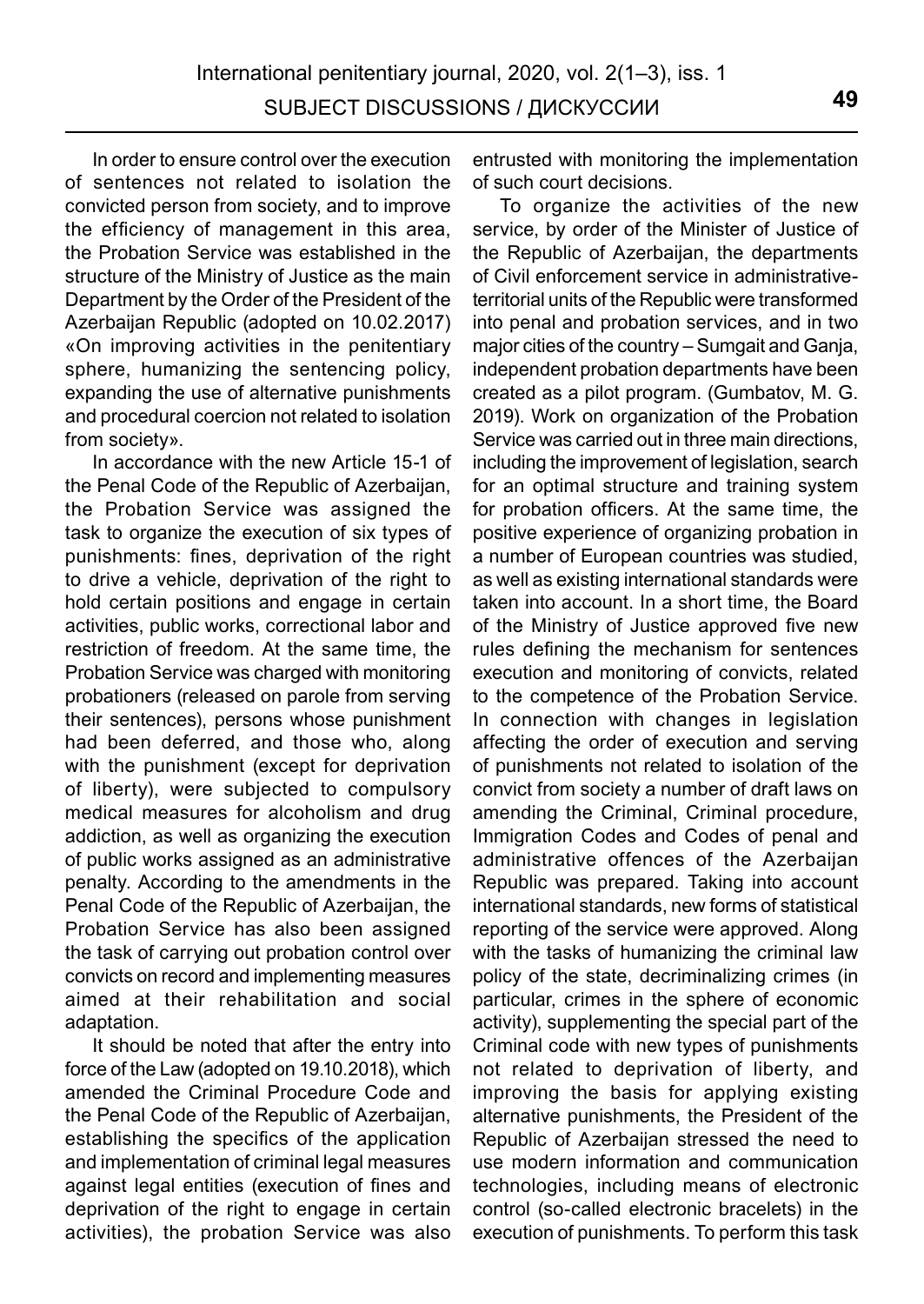in the shortest possible time, the world practice of using these devices, their types, software, and the possibilities of their acquisition and implementation was studied. As a result, a decision was made to produce electronic bracelets in Azerbaijan, and their testing began in January 2018.

According to the current legislation, electronic bracelets are applied to convicts sentenced to restriction of freedom. This new criminal law measure was included in the sentencing system at the end of 2017 and as a new real alternative to depriviation of liberty has become frequently applied by the courts. (Gumbatov, M. G. 2018). Electronic bracelets can also be applied to probationers who are released on parole from serving their sentence, if the court determines the use of these electronic devices. In connection with the entry into force on April 15, 2018 two regulations – the List of electronic monitoring applied to persons convicted or against whom the measure of restraint, and the Rules for applying electronic control devices to convicted persons or persons against whom preventive measures were applied, approved by Resolution of the Cabinet of Ministers of the Republic of Azerbaijan No. 144 (adopted on 10.04.2018), the use of electronic bracelets began. Since then, electronic bracelets were applied to more than 1,900 convicts on record in the Probation Service.

Special attention was paid to the training of personnel for the new service, and special courses and trainings for employees were held with the participation of international experts. In order to educate and inform the population about the new structure, a public presentation of the Probation Service, meetings with representatives of the media, teachers and students of the law faculty of Baku State University, as well as chairmen and judges of district (city) and appeal courts were held with the participation of representatives of civil society and human rights defenders of the country. A special documentary about the Probation Service and its activities is presented to the public of the Republic of Azerbaijan; detailed information about electronic monitoring of prisoners is given. Diplomatic representation of a number of foreign countries accredited in the Republic of Azerbaijan showed interest in the new service, they were given the opportunity to get acquainted with the work of the monitoring center, as well as electronic bracelets.

It should be noted that the tasks set by the Decree of the President of the country to state bodies, including the Probation Service, are a kind of road map that has a long-term and programmatic nature, and have already been successfully implemented. Thus, over the past three years, there has been decrease in the number of people sentenced to imprisonment, and increase the proportion of persons sentenced to punishments not connected with isolation from society. It should be noted that in 2018, 24% more convicts were on probation record than in 2017, and in 9 months of 2019 – 8.2% more than in the same period of 2018. In 9 months of 2019, 10.7% more convicts were on probation record than in the same period last year.

These changes in sentencing practices and increase in the proportion of alternative types of punishment, including the number of convicted persons on probation record, are not only an indicator of the implementation of the President's initiatives to humanize the state's criminal law policy, but also a result of the confidence of judges in the Probation Service, which ensures the effective execution of sentences that are not related to the isolation of the convicted person from society.

The changes in legislation and measures taken on behalf of the President of the Republic of Azerbaijan have improved control over the execution of public works (Gumbatov, M. G. 2018), which were imposed as both a punishment and an administrative penalty, and the amount of paid fines and deductions from the earnings of convicts serving correctional labor has significantly increased.

Currently, the work is being completed on the full implementation of the unified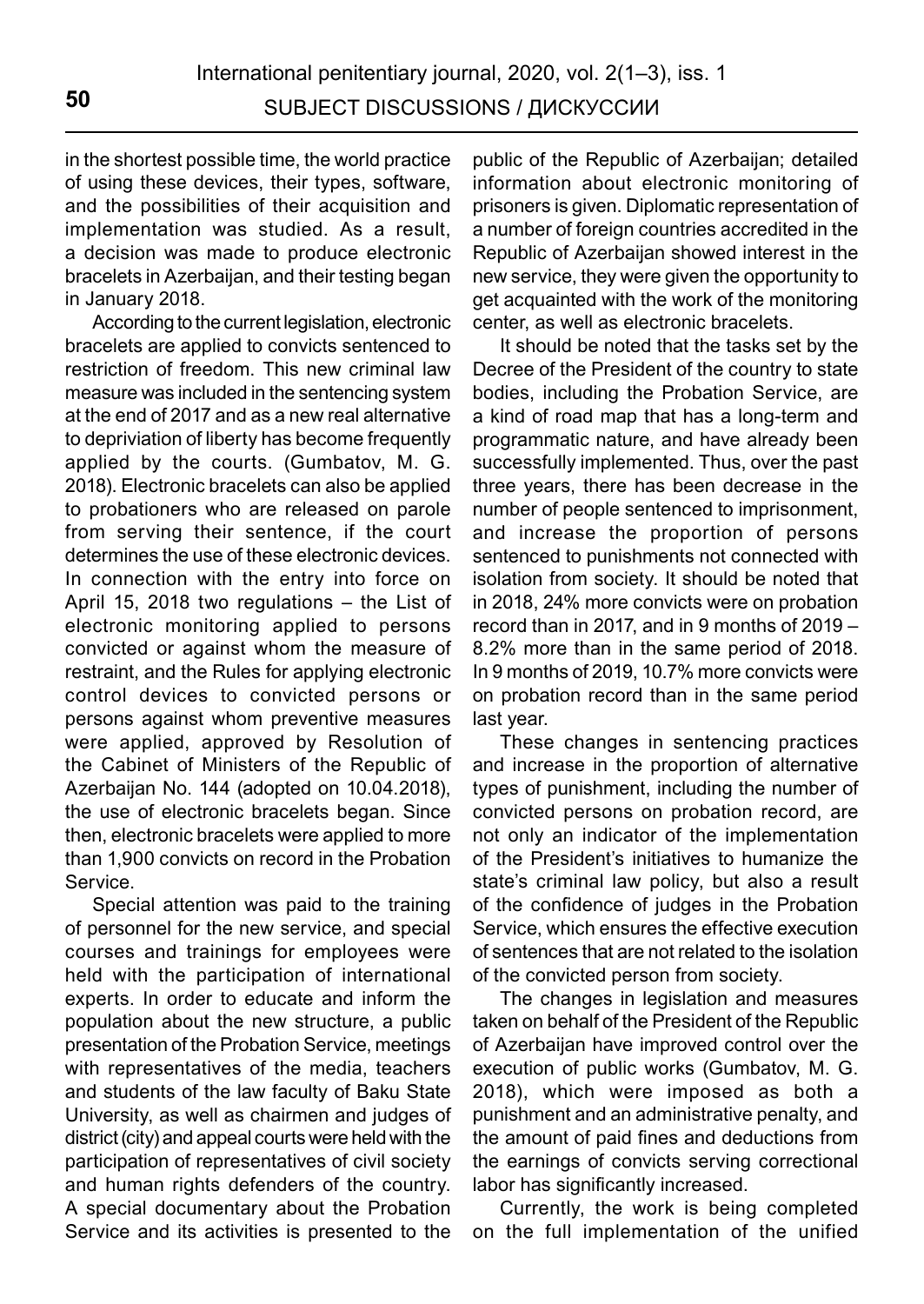information system «Prisoners and persons in respect of whom a preventive measure has been applied in the form of detention», which meets international requirements, which should provide both the exchange of relevant data between bodies and institutions that execute sentences in real time, as well as allow all documentation and personal files of prisoners to be kept in electronic format, which will significantly facilitate and increase the efficiency of the work of Probation Service employees. This system also involves integration with all relevant government information systems and the introduction of artificial intelligence.

By the end of 2019, testing of a new type of electronic devices designed to monitor convicts sentenced to public works will begin. These devices will be issued to convicts who upon arrival at the place of performing public works will activate it using their fingerprints. After that, the monitoring center of the probation Service will receive a signal and control over the presence of the convicted person in the designated place for performing public works, as well as electronic accounting of work hours. In connection with the above, the legislative body of the country has submitted draft laws on making appropriate changes to the Criminal Code, Сodes on the execution of punishments and on administrative offenses.

A proposal to create a special Fund to strengthen the social protection of probation employees, provide financial incentives for their activities and address issues of technical support for the service is being considered. It is planned to create this Fund by 50% deductions from the total amount of fines paid and deductions from the earnings of convicts serving correctional labor.

The analysis of first results of the Probation Service's activity and study of public opinion show the timeliness of the decision of the head of state to create this structure, which makes it possible to look optimistically into the future, which requires continued measures for its development. According to the author, the further development of the Probation Service should be carried out in three main directions. First, it is necessary to complete the process of improving legislation, first of all to adopt a separate law on probation, and continue to bring the regulatory framework for sentences execution in accordance with time realities. Second, for the purpose of independent activities organization and ensuring effective control, the structure of the service should also be optimized in view of the increased workload. Third, it is necessary to create a modern system of training and advanced training of Probation Service employees, ensure their reliable legal and social protection, and provide them with modern technical equipment.

It should be emphasized that these directions of further development of the Probation Service have already been reflected in the State program «On the development of Azerbaijani Justice in 2019–2023», which was approved by the Decree of the President of the Republic of Azerbaijan on 18.12.2018. It is necessary to consider the provisions set forth in the presidential Decree of the Azerbaijani Republic from April 3, 2019 «On the deepening of reforms in judicial-legal system» which, along with the tasks of speeding up the process of improving the justice system that meets the requirements of the time, increasing transparency in the activities of the courts, is imperative to ensure full and timely execution of court decisions. strengthen measures taken to eliminate red tape and other negative phenomena.

We assume that the first positive achieved results and the implementation of the planned measures will help the successful development of the Probation Service in the Republic of Azerbaijan, ensure the effective operation of the new structure, and create the necessary conditions for its work in accordance with best international practices.

#### **References**

Gumbatov, M. G. 2019, 'Probation in the Republic of Azerbaijan and prospects for its development', *Penal law,* vol. 14(1–4), iss. 2, pp. 172–173.